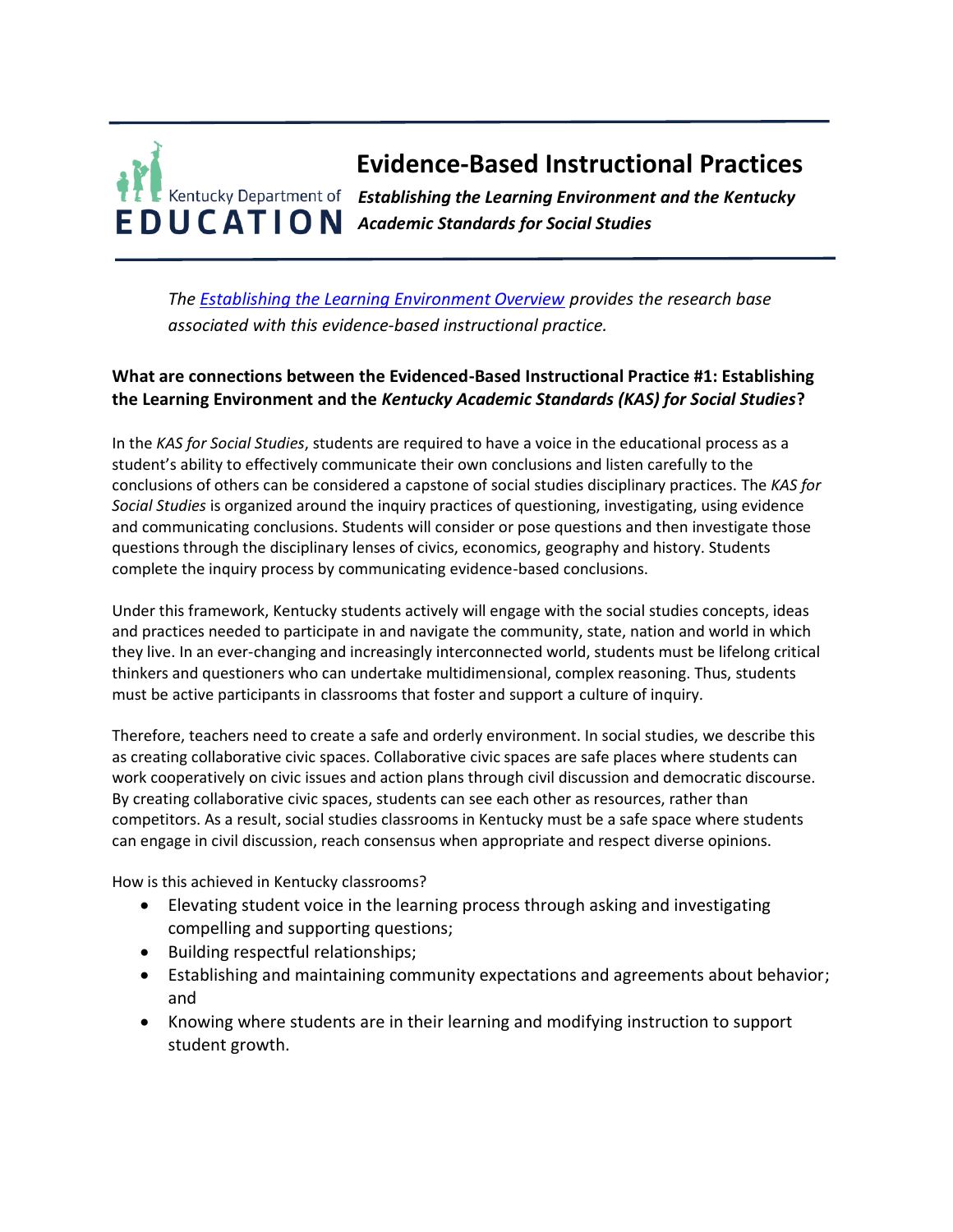## **What are planning considerations for the successful implementation of the Evidenced-Based Instructional Practice #1: Establishing the Learning Environment to ensure that all students have equitable access and opportunity to learn the standards contained in the** *KAS for Social Studies***?**

- Understand that students asking and investigating compelling and supporting questions is essential to the study of each social studies discipline. The requirement as to whether or not a student must generate their own compelling and/or supporting questions, with or without teacher support, varies depending on the student's grade level in the *KAS for Social Studies*. Thus, it is imperative that teachers understand the expectations of the standards to ensure that students are engaging with grade-level, standards aligned, evidence-based questioning strategies.
- Enable students to effectively communicate their own conclusions and listen carefully to the voices of those whose conclusions may be different through traditional products, such as essays, reports, tables, diagrams, graphs, multimedia presentations and discussions and newer forms of media.
- Consider the following attributes of dialogue in collaborative civic spaces when planning for building respectful relationships:
	- Engage productively with the local, national, and international issues and events that animate our political system.
	- Address meaningful and timely questions about public problems that deserve both students and the public's attention.
	- Link issues to curricular goals.
	- Select issues that resonate with students.
	- Locate or create learning materials to provide students necessary background information. Through these learning materials, provide the best arguments on varying sides of an issue. When providing information on the varying sides of an issue, multiple points of view should be present that represent multiple and complex perspectives.
	- Employ several different ways of making joint decisions (deliberating, debating and voting, agreeing to disagree, delegating the decision to experts, choosing randomly, etc.) and demonstrate the pros and cons of each.
	- Develop ground rules to ensure inclusive and productive discussions occur in a climate of respect and civility in which all responsible perspectives are taken seriously.
	- Facilitate in-depth understanding of issues or events to enable individuals to form their own opinions and participate effectively in a range of conversations and collaborations with diverse partners, building on others' ideas and expressing their own thoughts clearly and persuasively.
	- Undertake discussions with thoughtfulness related to the ethical dilemmas involved in teaching about contentious issues.
- Create a classroom contract, or agreement, between the members of the classroom community (teacher, students) to which all parties are held accountable.
- To provide equitable learning environments for all students, educators must have clearly defined success criteria and know how to adjust instruction to ensure students are meeting the intended learning outcomes. Educators must know where students are in their learning and how to modify instruction to support student mastery of the standards. This will help create an effective learning environment where students' learning needs will be met.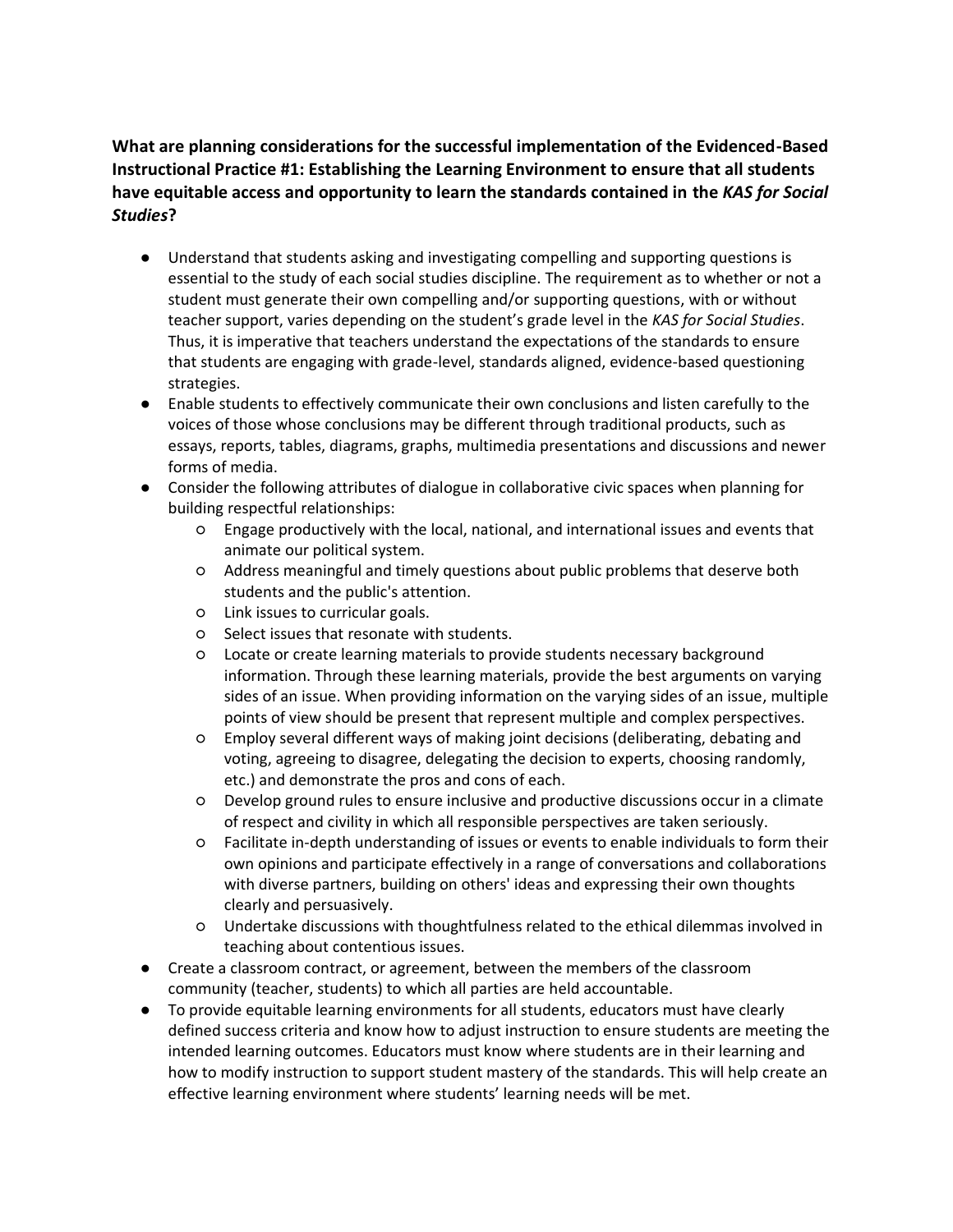- Assessment opportunities include all efforts to document students' learning before (pre-assessment), during (formative), and at the end of a unit segment or at the culmination of the unit (summative).
- Consider utilizing performance assessments to engage students and increase student efficacy. Performance assessments:
	- Ask students to think and to produce—to demonstrate learning through work that is authentic to the discipline and/or real world.
	- Yield a tangible product and/or performance that serves as student evidence of learning.
	- Unlike a selected-response item that asks students to select from given alternatives, a performance assessment presents a situation that calls for learners to apply their learning in context.

## **What strategies and resources can support the implementation of Evidence-Based Instructional Practice #1: Establishing the Learning Environment within the** *KAS for Social Studies?*

### *Fostering Teacher-Student Relationships*

For more information on building respectful relationships in the social studies classroom, visit:

- KDE's *[Creating Collaborative Civic Spaces Module](https://education.ky.gov/curriculum/standards/kyacadstand/Documents/Collaborative_Civic_Spaces_Facilitator_Guide.pdf)*
	- 7c: Engaging Student Voice in Community Building provides information on how to build respectful relationships within a classroom.

#### *Establishing the Physical and Social Environment*

For more information on establishing the physical and social environment of the social studies classroom, visit:

- KDE's *[Creating Collaborative Civic Spaces Module](https://education.ky.gov/curriculum/standards/kyacadstand/Documents/Collaborative_Civic_Spaces_Facilitator_Guide.pdf)*
	- 7c: Engaging Student Voice in Community Building provides information on how to establish and maintain community expectations and agreements about behavior. In addition, guidance on creating classroom agreements in collaboration with students is provided.
- [Kindergarten Strongly Aligned with Teacher Notes](https://education.ky.gov/curriculum/standards/kyacadstand/Documents/K_SS_Strongly_Aligned_Assignment_TN.docx)
	- This document provides examples of how social studies supports students in understanding rules and procedures, why they are important and how they support a safe and orderly learning environment.
- **Grade 6 [Strongly Aligned with Teacher Notes](https://education.ky.gov/curriculum/standards/kyacadstand/Documents/Grade_6_SS_Strongly_Aligned_Assignment_TN.docx)** 
	- This document provides an example of how student opportunities for movement can be included within the classroom and during instruction.
- [High School Strongly Aligned 3 with Teacher Notes](https://education.ky.gov/curriculum/standards/kyacadstand/Documents/HS_SS_Strongly_Aligned_Assignment_3_TN.docx)
	- This document provides examples of how evidence-based instructional practices can be used to implement safe and supportive classrooms while engaging with social studies disciplinary content and skills.

#### *Improving Student Motivation*

For more information on improving student motivation through student Self-Efficacy and Student Mindset, visit:

● KDE's *Inquiry Practice Module*